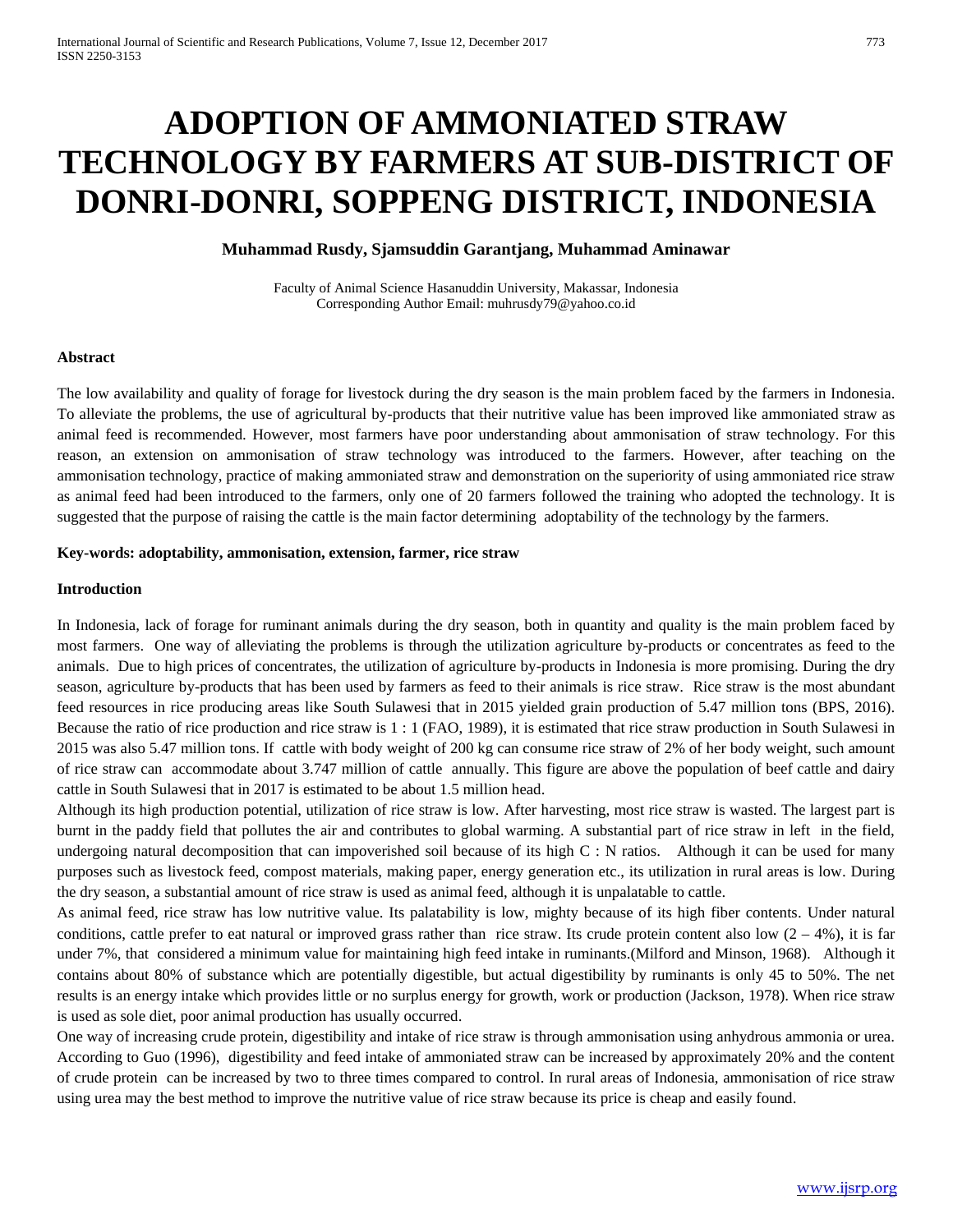In rural areas of Indonesia, the increase of palatability of rice straw sometimes conducted through sprinkling with salt solution. Although this practice increases the palatability, it does not increase its protein content and digestibility. Due to its superiority, ammonisation of rice straw technique needs to be disseminated among the farmers to increase feed availability for their animals. For these reasons, an extension activity were performed with the objectives: 1.to introduce ammonisation of rice straw technology to the farmers, 2 to demonstrate how to make ammoniated rice straw and the superiority of ammoniated rice straw over non-ammoniated rice straw when fed to cattle, and 3. to determine the adoption rate of farmers to ammonisation of rice straw technology.

## **Materials and Method**

The extension activity was performed from September to November 2017 at Kessing village, sub-district of Donri-Donri, Soppeng district, South Sulawesi Indonesia. There were three main extension activities were performed, i.e.:

- 1. Teaching on ammonisation of rice straw. This activity involved: the importance of providing good quality of feeds to ruminants, the superiority and limitedness of rice straw as feed for ruminants, how to overcome the low quality of rice straw, mainly through amm onisation. Ammonisation of rice straw was discussed in depth. This activity was attended by 20 farmers.
- 2. Practice of making ammoniated rice straw. This activity involved farmers who actively cut of long rice straw to shorter length, making urea solution, sprinkling urea solution on rice straw and sealing ammoniated rice straw with thick plastic. The method of making ammoniated rice straw followed the method proposed by Tengyun (2000). In brief, rice straw was spread over the thick plastic placed above hard soil. The rice straw (100 kg) was sprinkled with urea solution (40 litres water : 1 kg urea). The fermentation lasted for one month.
- 3. Demonstrating of superiority of ammoniated straw over non-ammoniated straw and superiority of supplementation of grass over non-supplementation. In this trial, we used four head of cattle weighing of about 120 kg. The grass species used as supplement to ammoniated straw were elephant grass (*Pennisetum purpureum*), *Brachiaria mutica*, and *Cynodon dactylon*. The cattle is kept in individual house with each drinking water and feed trough. The cattle was fed with ammoniated straw as much as 2 kg/day and supplemented with the four grasses *ad libitum*. The time of feeding the grass was at 8.00 AM and 16.00 PM. During the feeding trial, the farmers was asked to take grass from neighboring areas, weighing, fed them to cattle and counting its intake by cattle. This activity was lasted for one month and parameter measured was intake of fresh matter.
- 4. Determining adoption rate by the farmers who had followed all activities relating to rice straw ammonisation technology.

## **Results and Discussion**

With low education levels and poor understanding about ruminant nutrition, the farmers seem hard to understand what ammonisation technology is, what's its purpose, how this technology can increase intake and animal production, etc. There were many farmers who did not believe if urea can be used to increase the quality of rice straw, because from their experience, many death of cattle derived from feeding urea. Further there were many scientific words like crude protein, digestibility, etc. that they didn't understand. It needed more time using easy understand local language (Bugis language) to answer what they asked.

The discussion about ammonisation technology continued until practice of ammoniating rice straw. The farmers was given opportunity to practice of making ammoniated straw. While reading manual book on ammonisation technology that had been distributed before, some of them asked why in rice straw ammonisation, urea, water and rice straw must be used in the fixed proportion ?. They also asked why urea solution should be mixed well with rice straw, why ammoniated straw must be sealed with thick plastic ?, etc. This questions were answered by us as soon as possible The activity and teaching on ammonisation of rice straw lasted about four hours.

The purpose of feeding trial was to convince the farmers to the superiority of feeding of ammoniated rice straw. Although data on intake of cattle in our work was not presented as this trial was un-replicated, intakes of cattle fed ammoniated straw and supplemented with grasses were higher than fed only rice straw. Results of our study is in agree with work of some other authors (Trach *et al*., 2001, Gunun *et al*., 2013) that ammonisation of rice straw improved intake of cattle. In the present study, it was revealed that in the first week of study, intake of rice straw and intake of rice straw supplemented with the three grasses were low, but at second and third week, intake was steadily increased and it peaked at the fourth week of study.

In the present study, cattle gain was not measured, however, it can be predicted that increasing feed intake would be followed by increasing cattle gain, as dry matter intake and gain of cattle is highly correlated (Davis *et al*., 1970). This indicates that in the present trial, ammonisation of rice straw is not only improved intake, but also increased the growth of cattle.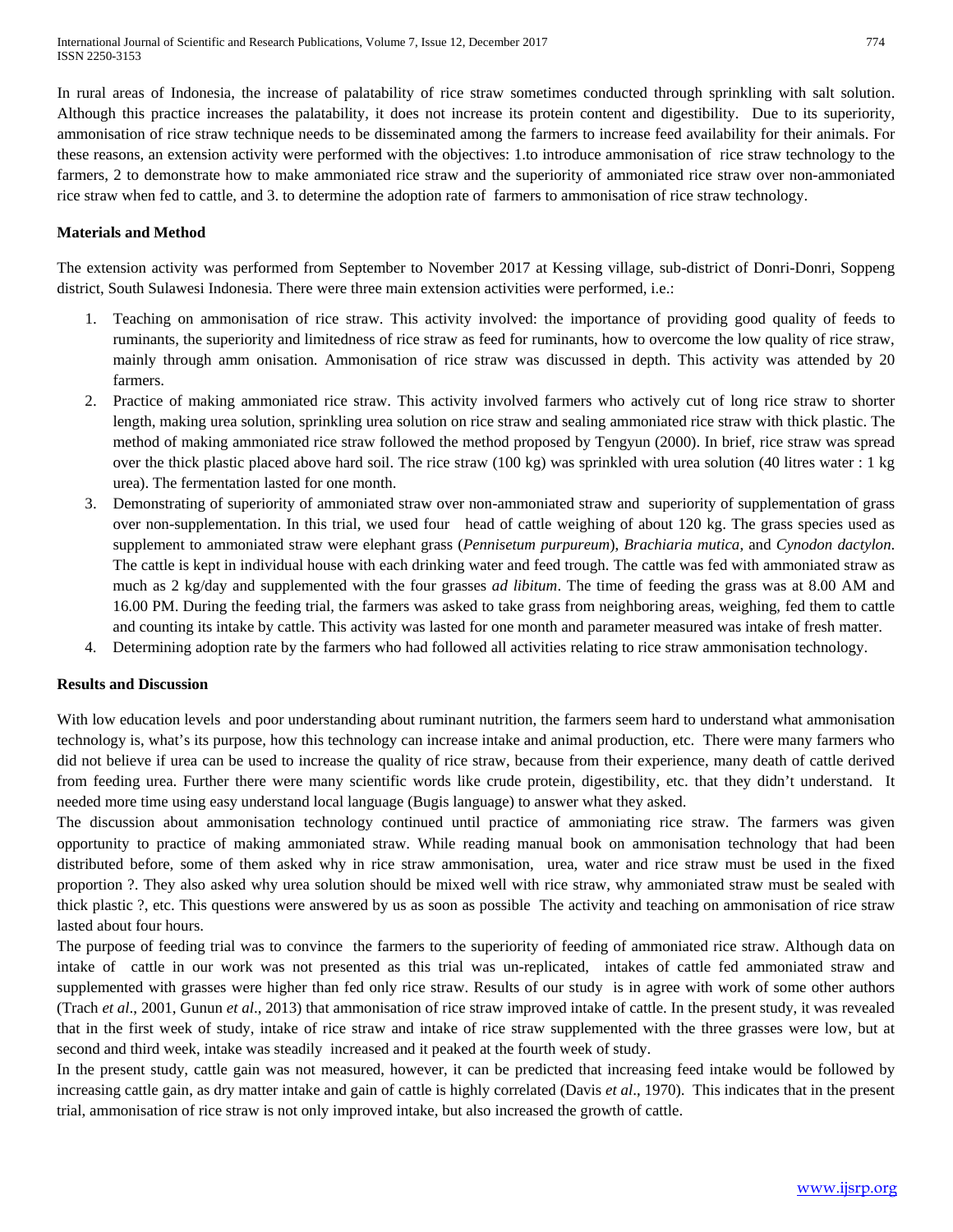International Journal of Scientific and Research Publications, Volume 7, Issue 12, December 2017 775 ISSN 2250-3153

Although convincing and positive results had been obtained from feeding trial, adoption rate of farmers to rice straw ammnisation technology in quite low. Only one of twenty farmers who had followed the training will soon to feed ammoniated straw to his cattle. The other farmers are still considering to apply the technology. The farmer who adopted the technology is the man who fed the cattle and measuring their intake in the present feeding trial. He had watched well the superiority of feeding rice straw to cattle and he will soon to ammoniate wasted rice straw and feed it to his seven head of cattle that he reared on his backyard. He reared the cattle with cut and carry system and every day he take natural grasses in the field, carrying and feed these grasses to his cattle in the barn. With ammonisation technology, he feels very helpful because he can increase his feed sources. He intends to increase the number of his cattle in the near future because he feels that rearing cattle yields more profit than cultivating rice.

Different from one farmer who has adopted the ammonisation technology, most farmers in the extension area are reluctant to adopt the technology. This, partly might be related to the small amount of cattle they have. Most of these farmers have only two to four head of cattle per household. The cattle generally are left to graze on natural grasses located in road sides, lake sides, unplanted paddy field and other non-conventional areas as there are no grazing land in the area.. During the dry season most cattle were losing their weight, as there were no supplement feed was given to the cattle. Sometimes in the season, the cattle entering cropping areas and causing social problems. The purpose of raising cattle for them is mostly as saving material that can be sold anytime. They didn't care about feed quality, including quality rice straw, as their purpose to raise cattle is not to fatten the cattle. They will satisfy if their cow is pregnant and giving birth.

Besides the above factors, there are, perhaps, two additional reasons for the farmers not yet to apply the technology. First, the cost of collecting of the rice straw from the field to feeding location in the present time has been increasing. By using rice harvesting machine, distribution of rice straw in the field is more evenly. This makes collection cost of rice straw in the field become high. This is different from before when rice straw was harvested manually, in which rice straw placement in the field was more concentrated. Second, the farmers have poor understanding about ruminant nutrition and feeding. This is because no good linkages between researcher, agricultural extension worker and target farmer. When we introduce the technology to the farmers in the area, the farmers never heard and see the technology before.

#### **Conclusion**

Livestock production will continue to play a vital role in Indonesia, including in Soppeng regency. However its further development is hampered by problems related to low quantity and quality of forage during the dry season and the low quality of crop residues. Improved utilization of ammoniated rice straw would be a strategic solution to increase the farmer's income derived from livestock keeping. Although encouraging results of feeding of ammoniated straw to livestock has been demostrated, adoption rate by the farmer to the technology in extension area is low. Apparently, the purpose of raising cattle by the farmers is the dominant factor determining adoptability of the technology.

## **References**

Anonymous, 2017. Populasi Ternak Provinsi Sulawesi Selatan. https://sulselprov.go.id /upload/files/Populasi%20Ternak%20Sulawesi%20Selatan%202014-2017.pdf

BPS Provinsi Sulawesi Selatan, 2016. Produksi Padi, Jagung, dan Kedelai di Provinsi Sulawesi Selatan. [https://sulsel.bps.go.id/website/brs\\_ind/brsInd-20160301151949.pdf.](https://sulsel.bps.go.id/website/brs_ind/brsInd-20160301151949.pdf)

Davis, D.I., Barth, K.M., Hobbs, C.S. and Wang, H.C. 1970. [https://journals.uair.arizona.edu](https://journals.uair.arizona.edu/) /index.php/jrm/article/viewFile/5871/5481.

Guo, T. 1996. Straw Husbandry. Shanghai Science and Technology.

Gunun, P., Wanapat, M. and Anantasook, N. 2013. Effects of physical form and urea treatment of rice straw on rumen fermentation, microbial protein synthesis and nutrient digestibility in dairy steers. Asian-Aust. J.Anim. Sci. 26 (12) : 1689 – 1697.

Jackson, M.G. 1978. Rice straw as livestock feed. FAO Animal production and Health Paper 12. FAO of the United nations, Rome, Italy.

Milford, R. and Minson, D.J. 1968. The digestibility and intake of six varieties of Rhodes grass (*Chloris gayana*). Aust. J. Exp. Agric. Anim. Husb., 8 : 4113 – 418.